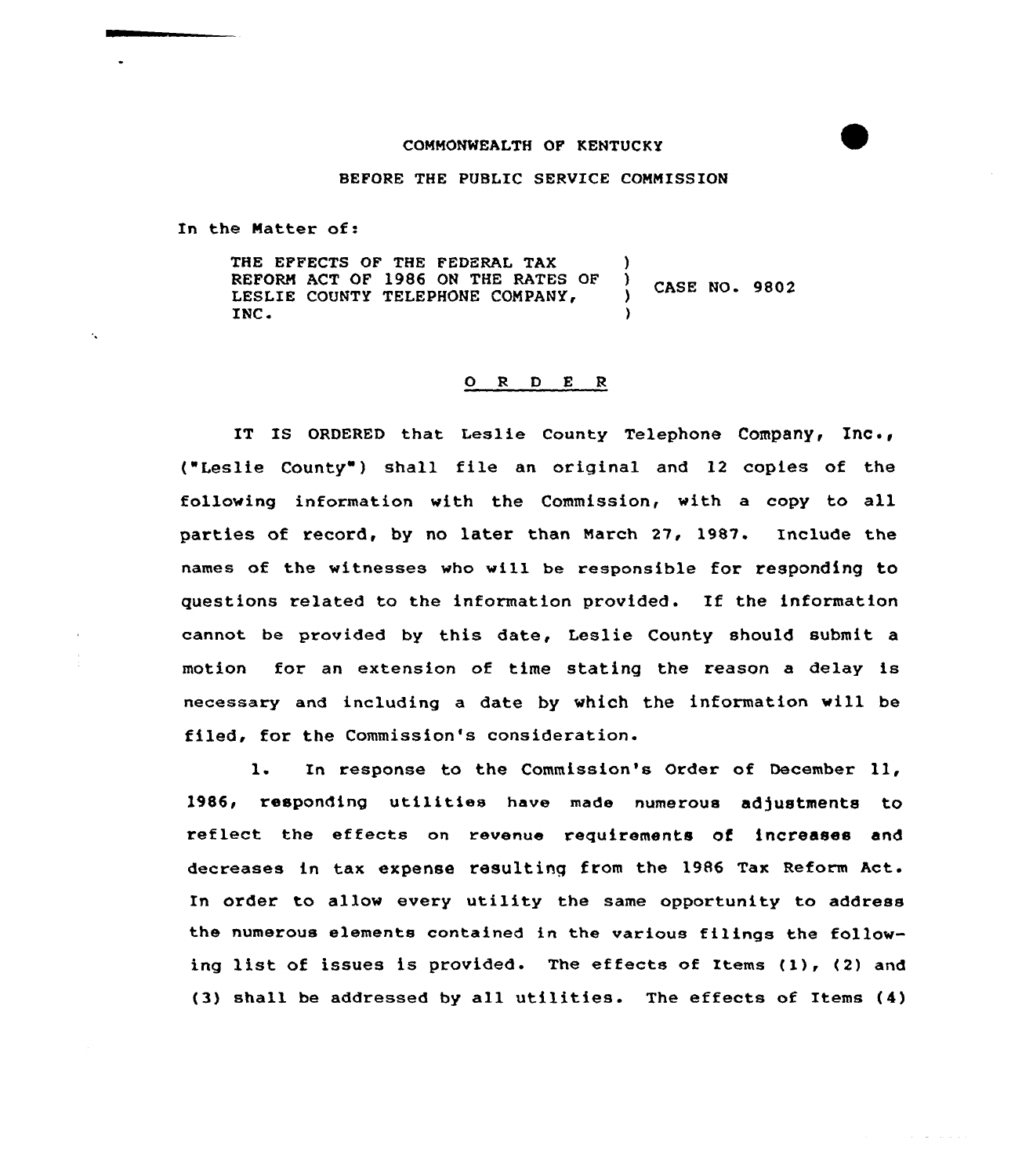through (20) should be addressed by each utility as applicable. For each item below, provide the dollar amount for each adjustment or, for items omitted, an explanation as to why the information is not being supplied. Include a detailed explanation and workpapers of how each amount was determined and a reconciliation of the sum of these adjustments to the total amount of revenue requirement affect included in the original application.

- Federal tax rate change 46 to 34 percent.  $(1)$
- $(2)$ Amortization of excess deferred taxes.
	- (a) Depreciation related.
	- (b) Non-depreciation related.
- (3) Unbilled revenues.
- Alternative minimum tax.  $(4)$
- (5) Kentucky income taxes.
- (6) Investment tax credits.
- (7) Capitalized overheads.
- (S) Capitalized interest.
- $(9)$ Depreciation.
- (10) Vacation pay.
- (ll) ESOP <sup>~</sup>
- (12) Pension expense.
- (13) Uncollectible accounts and bad debt reserve.
- $(14)$ Provision for 80 percent of certain business expense deductions.
- (15) Contributions in aid of construction.
- $(16)$ Customer advances for construction.
- (17) Super fund taxes.

 $-2-$